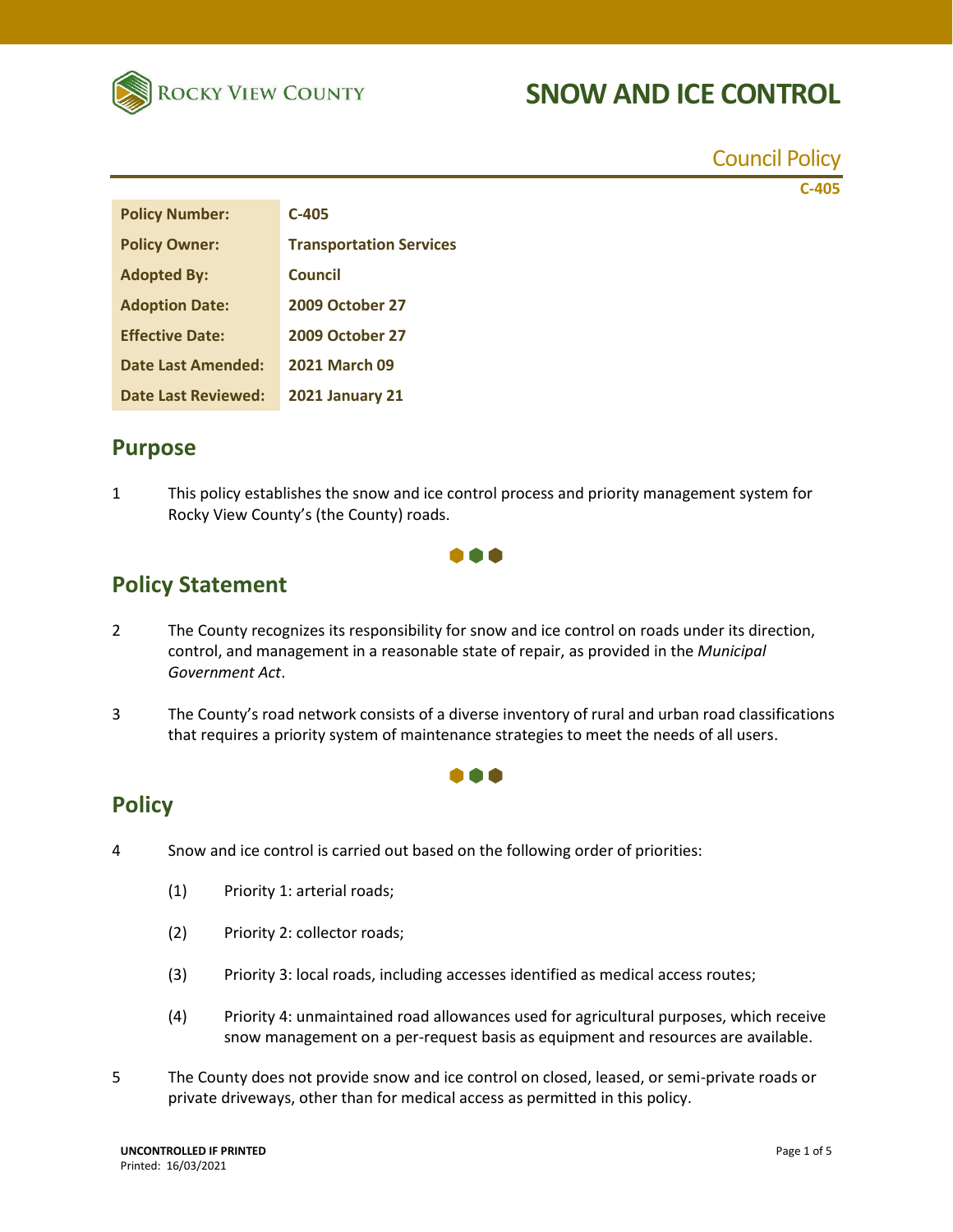

#### Council Policy

#### **C-405**

- 6 The County utilizes preventive measures wherever possible to mitigate snow accumulations on roadways, such as, but not limited to, clearing of roadside brush and trees, installation of snow fencing, and use of anti-icing materials.
- 7 Snow removal is undertaken where:
	- (1) snow accumulations, particularly at intersections, are negatively impacting drivers' sightlines;
	- (2) large snow accumulations in rural ditches are
		- (a) negatively impacting a plow operator's ability to clear the entire width of a road; and
		- (b) contributing to further drifting conditions; and
	- (3) windrows and snow accumulations in urban areas are negatively impacting the width of a road's driving lanes.
- 8 Snow plowing may result in windrows on one or both sides of the road. The clearing of windrows in front of driveways left by snow ploughing equipment is the responsibility of the abutting property owner.
- 9 The County is not responsible for damage to ditches or areas within County road allowances that a homeowner landscaped or improved without the express written permission of the County.

#### Snow Fencing

- 10 Under the provisions of the *Public Highways Development Act*, the County has the authority to enter private lands and to erect snow fencing for the purpose of preventing or mitigating snow drifting on public roads.
- 11 Regardless of section 10 of this policy, the County endeavours to contact affected landowners in order to mitigate any potential disruption in farming operations associated with the installation of snow fencing on private land.

#### Snow Plowing Private Driveways for Emergency Medical Access

12 To ensure emergency vehicles have reasonable emergency access to a private property, the County may plow private access for County residents who: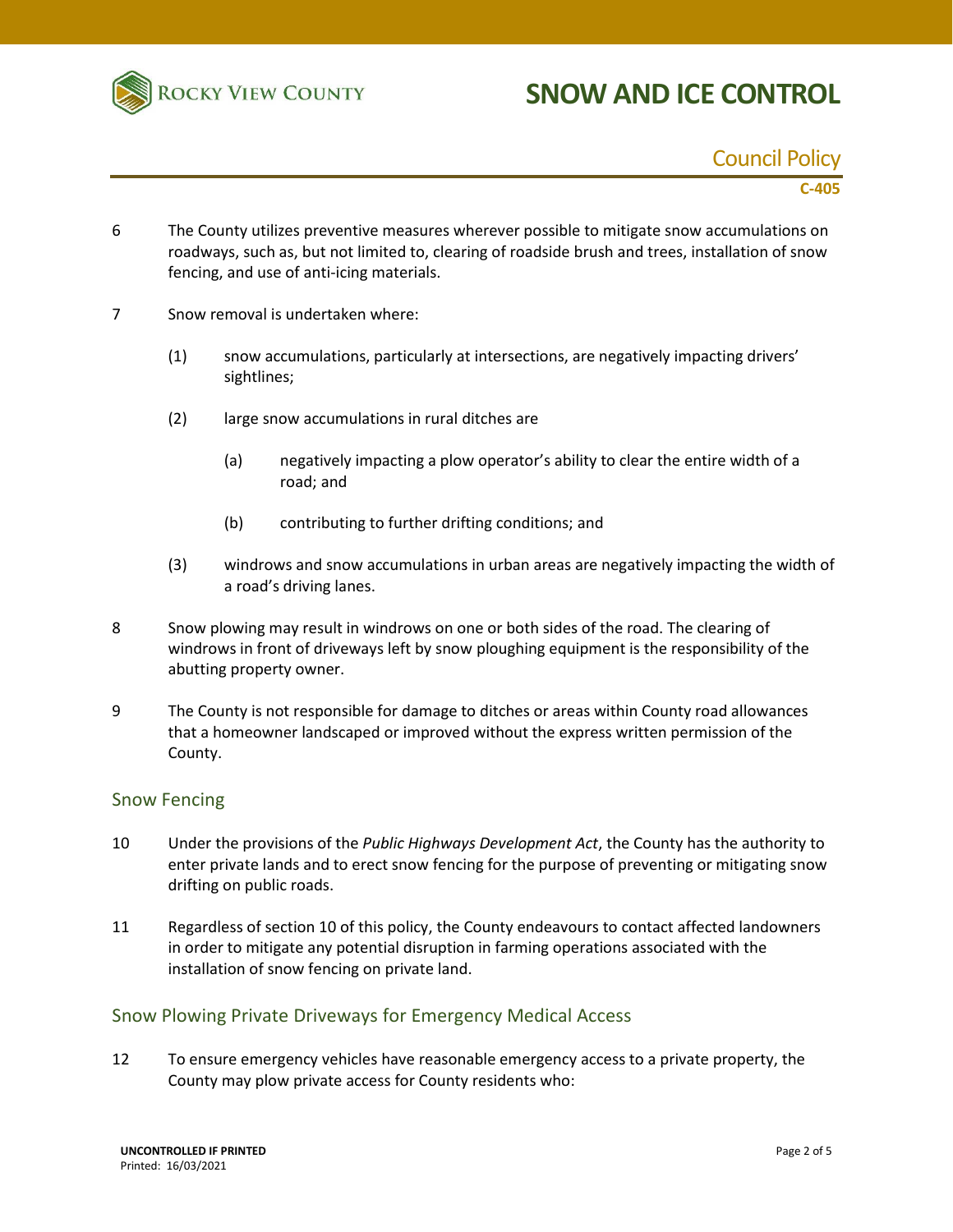

### Council Policy

**C-405**

- (1) reside outside of urban development areas; and
- (2) have a medical condition that prevents them clearing snow from their own driveway.
- 13 County residents seeking snow plowing services for medical access purpose must apply for and be deemed eligible before receiving such service.
- 14 County residents who receive snow plowing services under section 12 of this policy are responsible for the cost of the snow plowing and are billed at cost recovery rates set out in the *Master Rates Bylaw*.

#### Winter Maintenance of County Roads under Development Agreements

- 15 If a developer is required as a condition of a development agreement to upgrade a portion of an existing road, then the developer must enter into a maintenance agreement with the County for snow and ice control activities for each winter season until a final acceptance certificate is issued for the road.
- 16 This policy does not apply to local roads. Developers are responsible for all maintenance on local roads.

 $\bullet\bullet\bullet$ 



- 2013 September 10
- 2019 October 08 Council amended to current policy standards and to include snow fencing, snow plowing

#### **UNCONTROLLED IF PRINTED** Printed: 16/03/2021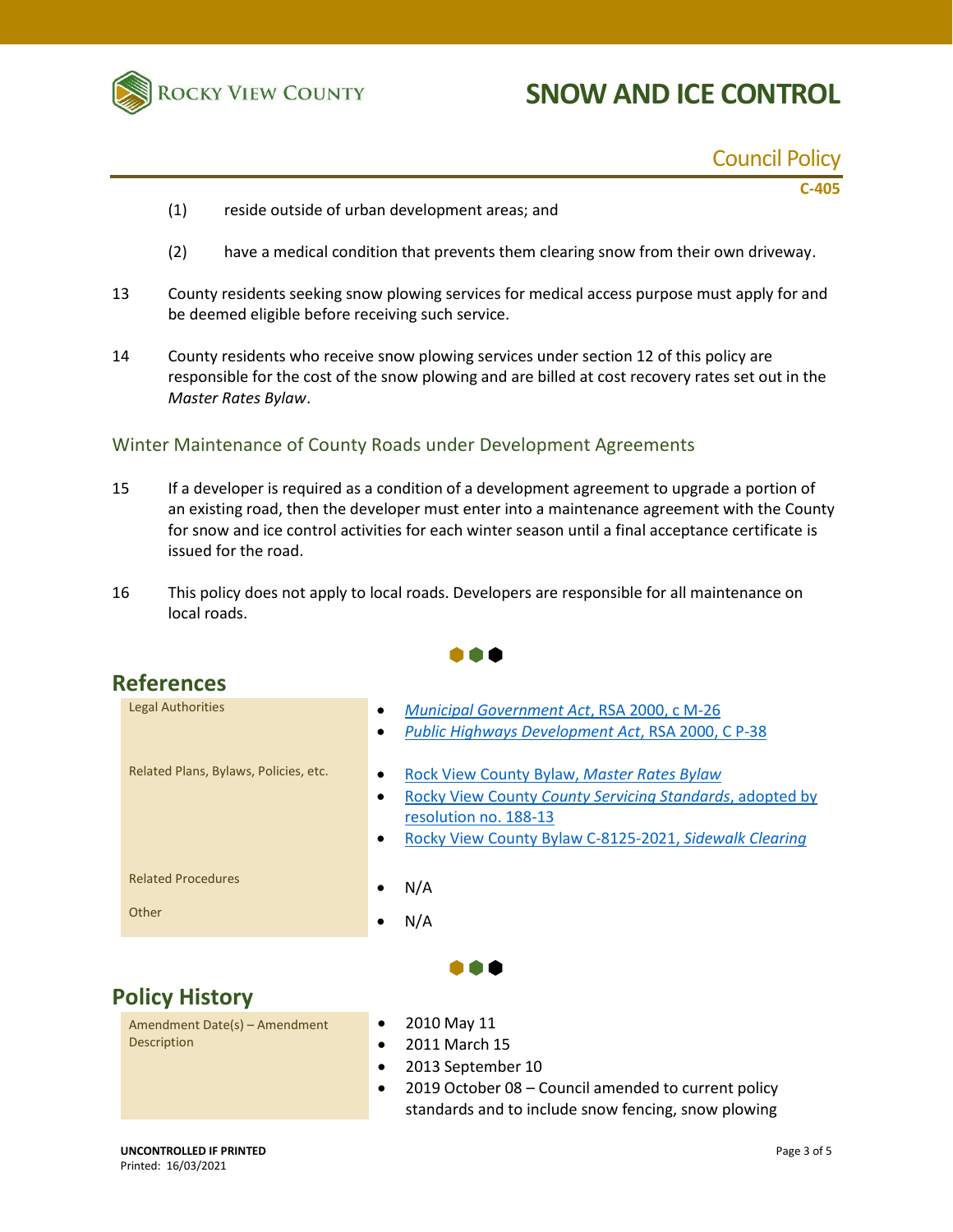

### Council Policy

|                                                | $C-405$                                                                                                                                                                                                                                                                           |
|------------------------------------------------|-----------------------------------------------------------------------------------------------------------------------------------------------------------------------------------------------------------------------------------------------------------------------------------|
|                                                | private driveways for medical access, and maintenance of<br>roads under developer agreements<br>2021 March 09 - Council amended policy to remove Section<br>$\bullet$<br>4 (4): Priority 4: hard- surfaced sidewalks within road<br>allowances adjacent to County controlled land |
| Review Date(s) - Review Outcome<br>Description | 2019 September 18 - Application of new formatting<br>٠<br>required, recommended to combine all snow and ice<br>control related policies into this policy<br>2021 January 21 - Recommend that priority 4 be removed<br>٠<br>because Bylaw C-8125-2021 created a redundancy         |

 $\bullet \bullet \bullet$ 

### **Definitions**

- 17 In this policy:
	- (1) "arterial roads" means roads which feed directly into the provincial highway system and which regularly have traffic volumes of 500 vehicles per day or higher;
	- (2) "collector roads" means roads which connect to arterial roads and which typically have traffic volumes between 200 and 500 vehicles per day;
	- (3) "County" means Rocky View County;
	- (4) "developer" means the registered and equitable owner of the development lands including, but not restricted to, the professional engineer, the engineering consultant, contractors, and subcontractors acting for the land's owner;
	- (5) "development agreement" is an agreement under Part 17 of the *Municipal Government Act* required by the County as a condition of development or subdivision approval prepared by the County specifying legal, administrative, and technical requirements of the developer;
	- (6) "final acceptance certificate" means a document signed and sealed by an Engineering consultant that certifies the improvements are built in accordance with the examined design drawings and signed by the County;
	- (7) "hard-surfaced" means an asphalt pavement, concrete, or chip-sealed surface;
	- (8) "local roads" means roads which service subdivisions, local residential areas, and rural roads which have average traffic volumes of less than 200 vehicles per day;